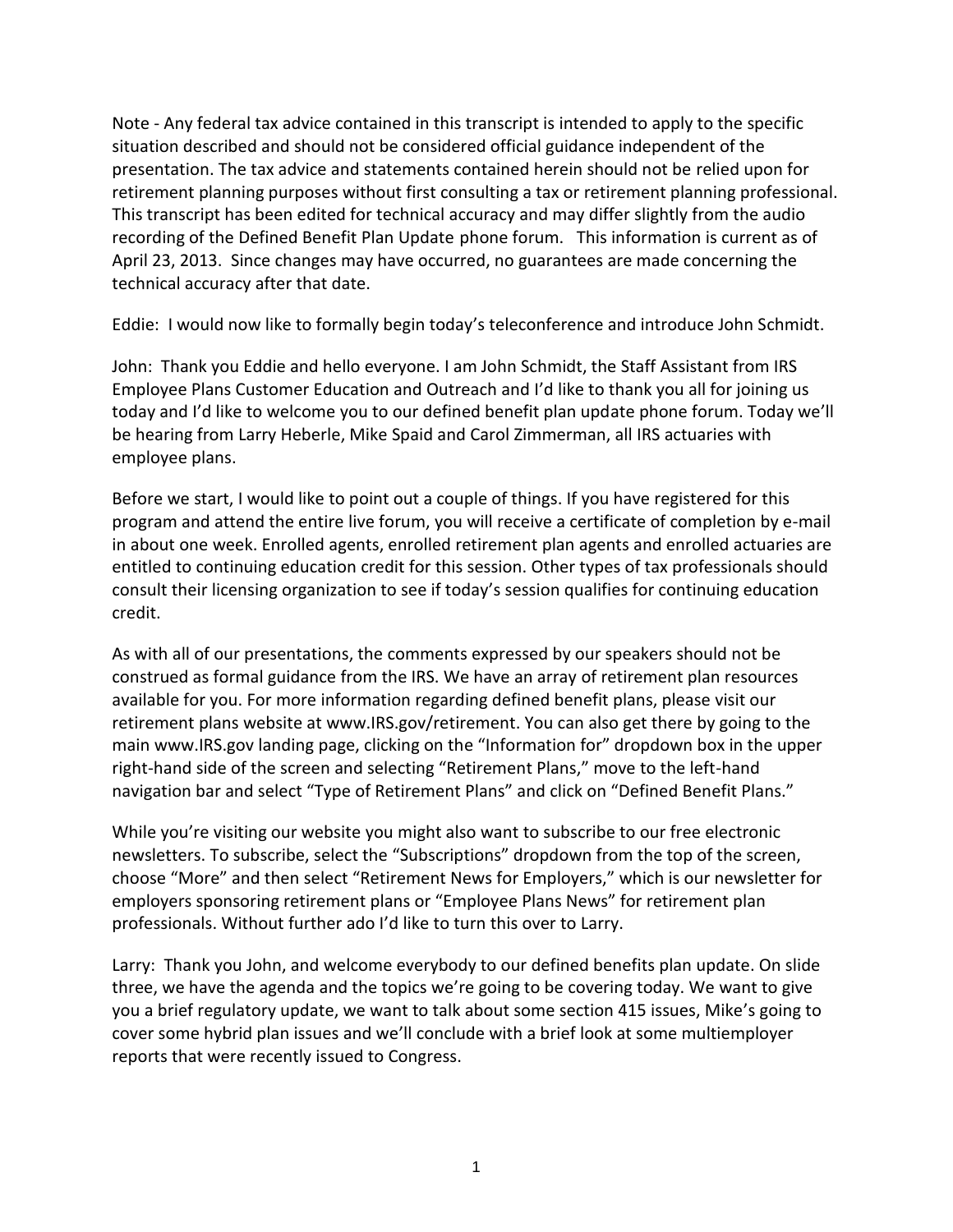First item that we want to look at is Notice 2012-46 and this begins on slide four. Under the pension protection act, PPA, Code section 436 was added. The goal of 436 is to preserve and improve funding for defined benefit plans. It's also a qualification issue under Code section 401(a)(29) so it's a pretty important section. And what 436 does is it restricts the plan benefits based on the AFTAP percentage.

Due to the time constraint today we're going to presume that most participants have a basic knowledge of some of the topics that we'll be covering today, including the AFTAP percentage. AFTAP stands for the Adjusted Funding Target Attainment Percentage and it's a measure of how well funded the plan is. We'll be referring to AFTAP a lot and hopefully you're familiar with that.

ERISA 101(j) requires a notice whenever these 436 benefit restrictions kick in. If the notice is not given there's a penalty. It's not an IRS penalty, but it's a Department of Labor penalty … \$1,000 per day for failure to give the proper notice. It's a pretty important notice and we want to look at some of the parameters.

Moving on to slide five, the notice is required whenever the AFTAP, the plan's funded percentage, is below 60% and the plan provides unpredictable contingent event benefits, or what we UCEBs. If the plan's AFTAP is less than 60% or if the employer is operating under Chapter 11 bankruptcy, then the 436(d) restrictions apply to accelerated benefit payments and a notice under ERISA 101(j) will be required.

If the plan's AFTAP is above 60% but less than 80%, there's a partial restriction on these accelerated benefit distributions. Often times we think of those as lump sums but it applies to other things as well. If the plan's AFTAP, the funded percentage, is below 60% then the plan benefits are frozen. There are no more future accruals. 436(e) essentially shuts the plan down, freezes the plan, without any action on the part of the employer.

There's also 436(c) which restricts plan amendments, increasing benefits or increasing vesting. There's no 101(j) notice under 436(c) which makes sense because you wouldn't give a notice to tell the participants, "well we wanted to amend the plan to increase benefits but we're not allowed to because of the plan's AFTAP percentage," so there's no notice. There's no notice required under 436(c).

Moving on to the next slide, number 6, who is this notice required to be given to? Well it must be provided to each participant, each beneficiary, but only to those participants and beneficiaries that it's reasonably expected that the restriction will apply to.

For example, if you have a plan that provides UCEBs, or Unpredictable Contingent Event Benefits, but it provides them to plant A or location A but not to location B or plant B, the only employees that are reasonably expected to receive a UCEB benefit and therefore to be restricted under 436 would the employees of plant A and therefore they're the only ones that are required to get the 101(j) notice.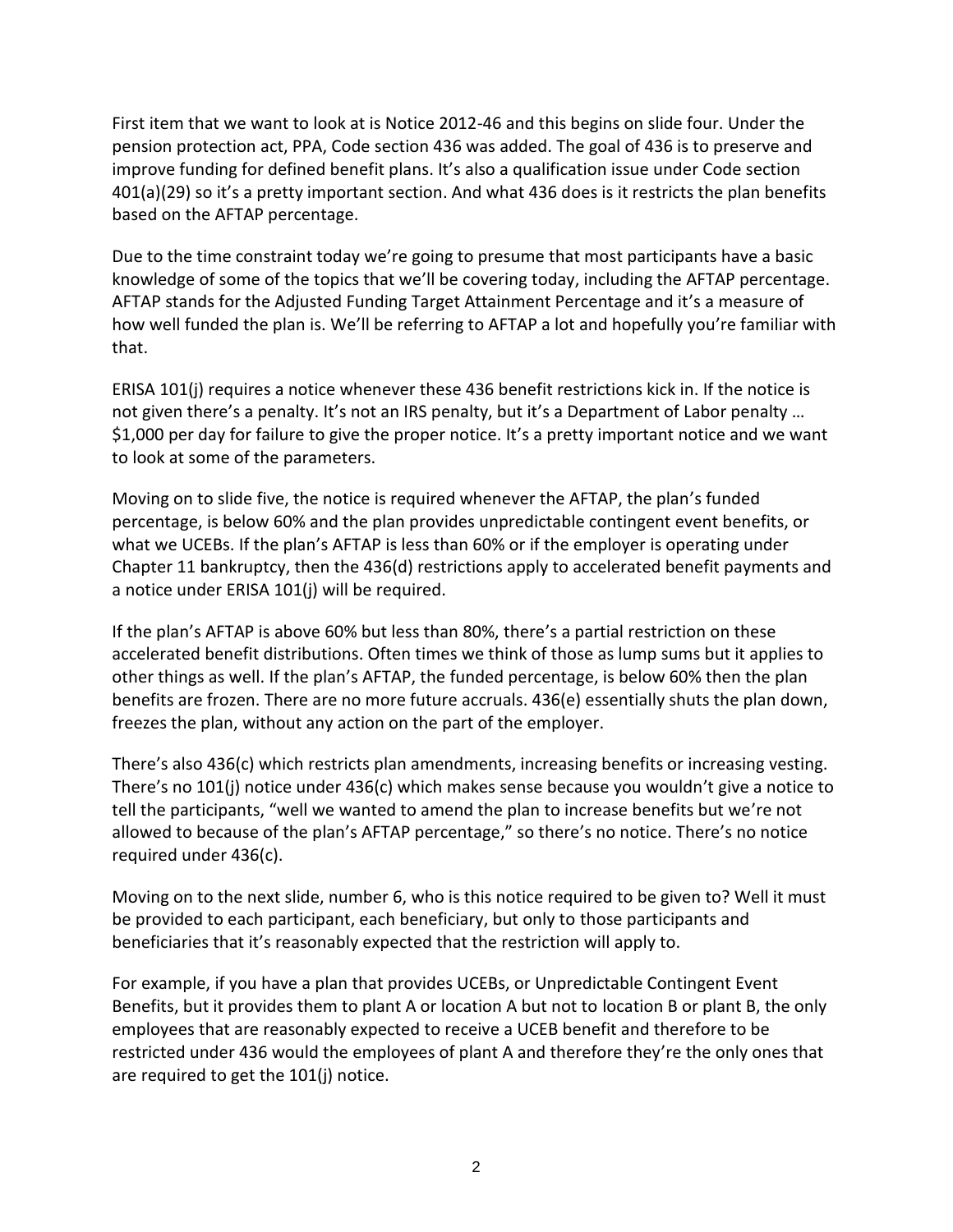As another example, if you have retired annuitants and the restrictions under 436(d) will not allow the plan to make any lump sum payments. Well, retired annuitants will never receive a lump sum therefore they're not required to get the 101(j) notice if 436(d) applies. Or for example if you have vested terminees, people that are not actively accruing benefits under the plan and the AFTAP percentage falls below 60% and the plan is frozen, those vested terminees don't need to get the 101(j) notice because they're not currently accruing benefits. A notice informing them that their benefits accrual is frozen, this is of no use and is not required.

On slide seven, what is required to be in the notification that's given to participants and beneficiaries? Well, the plan name, the EIN, Employer ID Number, the plan number, a general description of the restriction on benefits that apply. Then you're required to notify the participant is this due to the presumed or certified AFTAP.

The general description is required to be given of the difference between restricted and unrestricted benefits. Prior to the restriction your benefit may have been "X"; after the restriction your benefit is "Y"; you're required to explain that. And what will happen if the restrictions cease to apply? If the AFTAP under the plan increases above 80% and all the 436 restrictions cease to apply.

On slide 8, more of what's required to be in the notice and the effective date of the benefit restrictions, the class of participants and beneficiaries that are affected by the restriction, name, address and phone numbers of the administrators and trustees or other contacts and special rules for new annuity starting dates.

For example, if you have a plan that allows for lump sums but then 436(d) restricts those lump sums because the plan's AFTAP percentage falls below 60%, you would be required to give a notice at that time. If later the AFTAP increases above 80% and in this particular plan, participants whose benefits were restricted, could not get a lump sum, now have the option to receive a lump sum, a new 101(j) notice is required to those participants.

Also if you have more than one restriction applying, say the 436(d) restriction on lump sum payments and the plan is frozen under 436(e), both of those restrictions can be combined into one single 101(j) notice.

On slide 9, when must notice be given? By the basically 30 days after any of these restrictions apply. The restriction applies also when the plan's UCEB event occurs that would cause the AFTAP to be below 60%. For example, may the actuaries that certified the plan to be an 82% AFTAP percentage therefore no restrictions apply. Then an event occurs that would necessitate payment of the UCEB benefits and that event causes the plan's AFTAP to fall below 60%. There's no actuarial certification, nonetheless an ERISA 101(j) notice is required 30 days after that event that causes the UCEB benefits to kick in. And other events that may be determined by the Secretary of Treasury.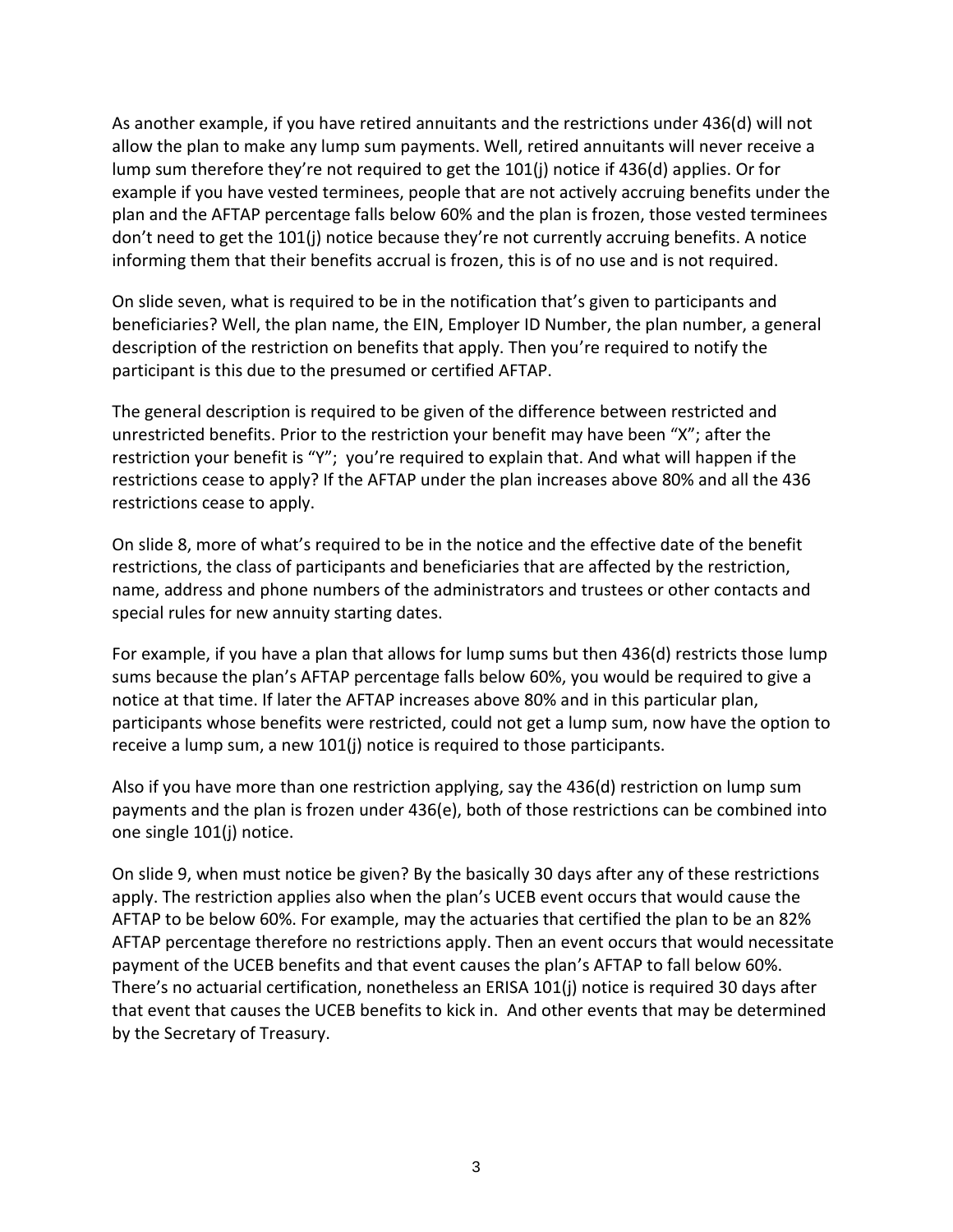On slide 10 then, how is the notice under ERISA 101(j) to be provided? Well it can be provided in paper or electronic form. There's actually a example of a good notice that's given in Notice 2012-46. There's a coordination under ERISA 101(j) and ERISA 204(h).

For example, ERISA 204(h) requires a notice if the plan is amended to restrict future benefit accruals or if the rate of future benefit accrual is greatly reduced. 101(j) requires a notice that when the 436 restrictions kick in. If you consider an example where a plan is amended to cease future benefit accruals, even though the AFTAP may be 90%, you would be required to give an ERISA 204(h) notice at that point. If later the AFTAP drops below 60% such that lump sums are restricted, you would then be required to give a 101(j) notice in addition to the previously given ERISA 204(h) notice.

Okay moving on to slide 11. We have some recent guidance under Notice 2012-70, the deadline for making 436 amendments. Basically it's the last day of the first plan year beginning on or after January 1, 2013 or the last day of the plan year for which 436 is first effective for plan or the due date if extension for filing the employer's tax return.

For most existing plans that's going to be the last day of the 2013 plan year. Previously in Notice 2011-96 there was a 436 sample amendment that was given and the date for adopting the 436 language in the plan was December 31, 2012 in the case of a calendar year plan.

It's possible that plans that are applying for favorable determination letters in 2013 under that prior guidance would be required to make the amendments under 436. However, the IRS is not currently ruling on 436 language so rather than have a plan be required to adopt an amendment for 436 that the IRS is not ruling on, the deadline for adopting those amendments has been extended by Notice 2012-74.

As I say for existing plans, like in a calendar plan year case to the end of the 2013 plan year. Another very important topic we want to cover is EPCRS for defined benefit plans and this is on slide 12. The new revenue procedure 2013-12 updates the IRS correction program for qualified plans.

The old previous revenue procedure was 2008-50. The new procedure makes a number of important distinctions and verifications. First of all it specifies that delays in payments for defined benefit plans should be increased at the plan's actuarial equivalent factor. The old 2008-50 simply says that the benefit should be increased actuarially. It's now clear that the increase should be tied to the plan's actuarial equivalence.

Corrective distributions from missed payments that were not subject to 417(e) when they should have been made do not need to be increased using the 417(e) present value factors. For example, one of the very common errors we find upon examination is the failure of the plan to make the required distributions under 401(a)(9). If you discover that a participant should have received a distribution under 401(a)(9), the proper correction is to make those distributions actuarially increased.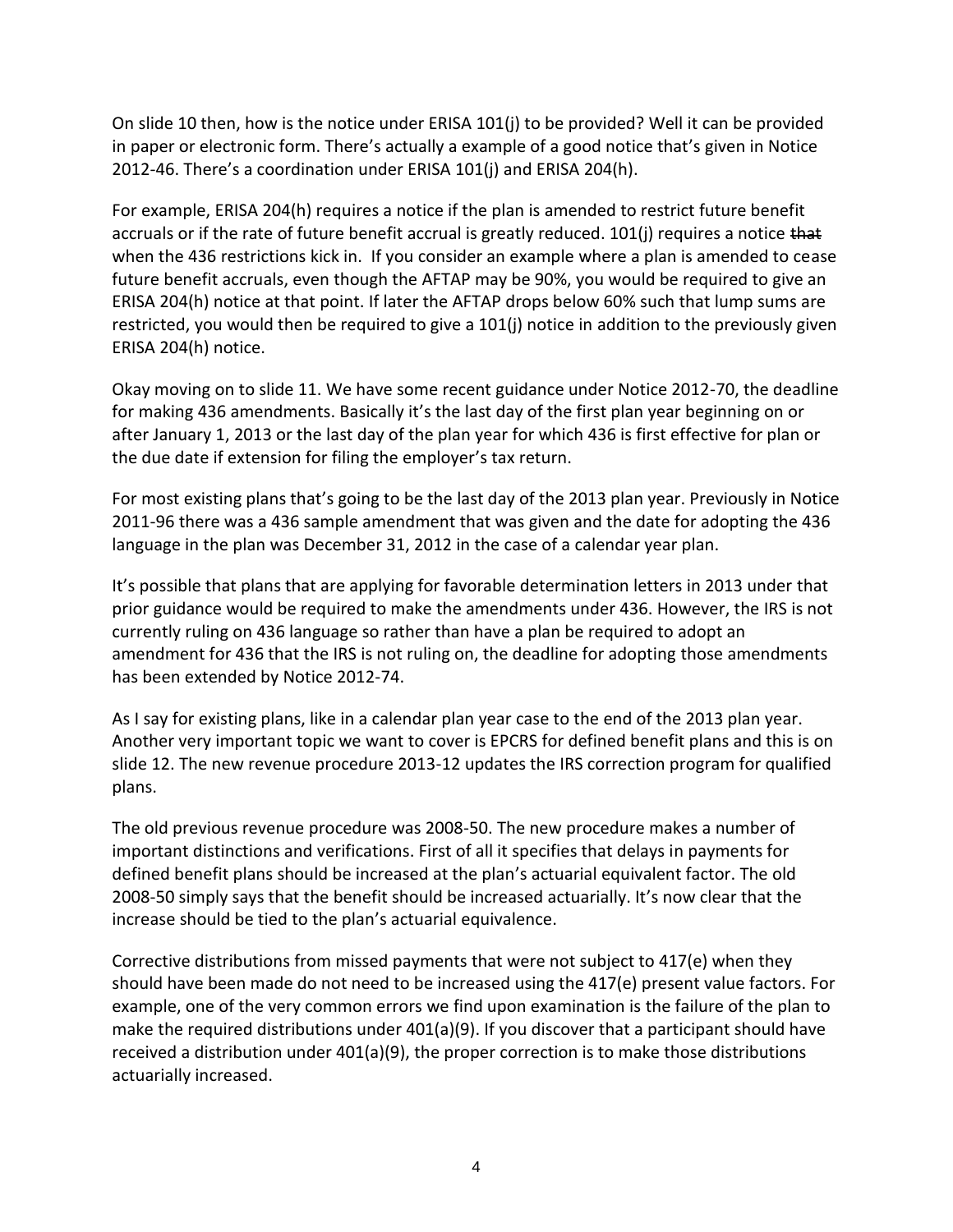When those distributions under  $401(a)(9)$  were required to be made to the participant they were not subject to the 417(e) interest and mortality; therefore, when you make the benefit distribution to that participant you're not required to increase those amounts with the 417(e), rather you would use the plan's actuarial equivalent factor.

On slide 13, failures involving 436 restrictions. Another very common problem that we're finding upon examination of defined benefit plans are issues under 436, basically failures by the plan to comply with the restrictions on benefits under Code section 436. 436 has been around since 2008. We didn't have the new EPCRS until just last year so we had 2008, 2009, 2010 when we were finding issues under 436. Well how do we correct them? The good news is now we have the new EPCR that gives us some guidance on how we can correct some of these errors. Under section 602(4)(b) of the new EPCRS provision, there was a correction principle added to reflect possible restrictions under 436 and to deal with the plan's failure to comply with 436 in operations.

Corrective contributions are generally required to be made to the plan to pay for corrective distributions or amendments while the plan was subject to 436 restrictions. For example, suppose the plan provided a UCEB benefit, a unpredictable contingent event benefit, and it actually paid those benefits when the AFTAP was below 60%. Well that's a violation of 436(b).

The correction for that plan is to pay into the plan the amount of the UCEB benefit with interest. It leaves the plan in a good position because the plan actually pays the UCEB benefit in violation of the Code no doubt, but that liability is now extinguished under the plan.

Yet because the EPCRS correction required the plan sponsor to pay into the plan the value of that benefit, the plan no longer holds the liability, but it does have the assets because of the corrected contribution. That's a good thing because obviously if a plan's AFTAP is below 60% it's not fully funded and the correction under the EPCRS is to get the plan in a better funded position.

Moving on to slide 14, another common issue we find on examination of plans is the failure to obtain spousal consent on distributions. The EPCRS correction comes to our aid here as well. One option, if the plan has not gotten the proper consent is to pay a lump sum to the spouse equal to the survivor annuity. Yes – this is described in Appendix A .07 of Rev Proc 2013-12.

What happens though if the plan is going to pay a lump sum to the spouse who did not consent to the distribution and therefore is entitled to this lump sum but the plan is under a 436 restriction when it seeks to do that? Well again the plan can pay into the plan the amount of the prospective lump sum that is being paid to the spouse.

On slide 15, the correction of overpayments. Section 6.06(3) of the new EPCRS was revised to clearly address the correction of overpayments made from defined benefit plans. Defined benefit overpayments must be corrected using rules similar into Appendix B. What those rules say basically you must make reasonable steps to have the money returned to the plan. You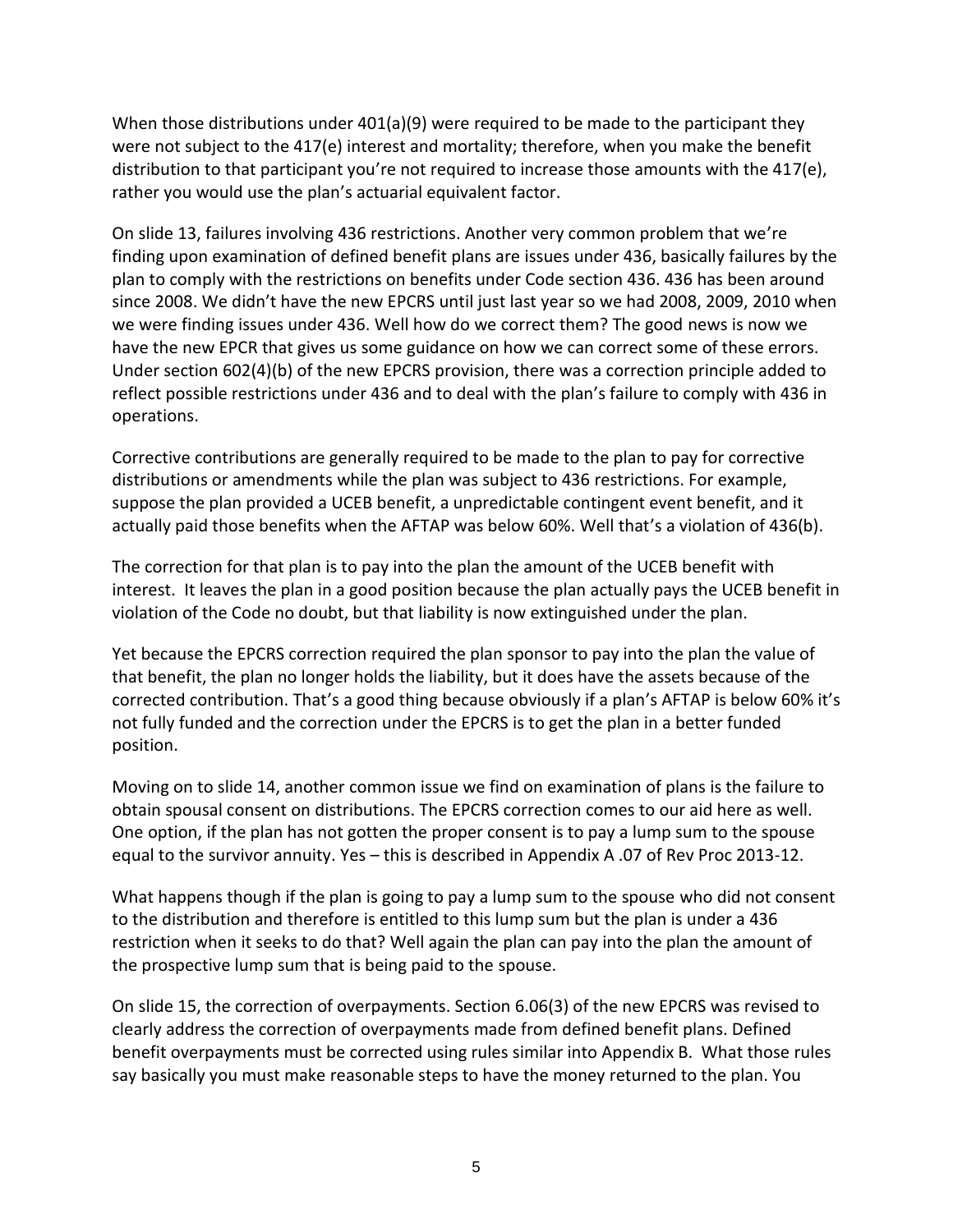must notify the participant that this overpayment is not eligible for rollover or any of the special tax treatments that apply to distributions from qualified plans.

On slide 16 under section 6.06(4) of the new EPCRS procedure, if you can't have the money returned to the plan, the employer can pay into the plan the value of that distribution. There were some modifications to the appendixes in the new EPCRS. On slide 17, contributions are required where the plan is subject to 436(d) restrictions if the plan fails to pay the required distributions under 401(a)(9) but makes the corrected distribution.

Another error that may occur is if the plan includes participants too early, that these participants are not eligible to be included in the plan but were, a special contribution could be made equal to the increased benefits of these participants, the increase of the funding target, for these improperly included participants.

On slide 18 we have an example of correction under 436 under the new EPCRS. In this case, the plan's AFTAP is below 60% in 2010 and the participant receives a lump sum distribution. It fails 436 because 436(d) restricts lump sums in such a situation. The plan sponsor discovers this error in 2012. The plan does allow for lump sum distributions, so what is the applicable correction under the EPCRS?

On slide 20, the correction is given. You can treat this as an overpayment. You want to try to secure the lump sum back from the participant. If you're unable to secure the lump sum back with earnings and the employer contributes to the plan the amount of the lump sum and that's the correction under the new EPCRS procedure. At this point I'll turn the presentation over to Carol.

Carol: Thanks Larry. I'm going to start out by talking about some guidance that we've recently issued and then turn to some pending projects, starting with MAP-21 on slide 21. By now I'm sure that all of you are aware that MAP-21 provided relief in the form of 25-year average interest rates which, under current economic conditions, are significantly higher than what would have been used otherwise.

Starting from that, we issued a couple of notices with the interest rates for 2012 and 2013. At 2012 those rates were done on an estimated basis, in the interest of time. 2013 took a little bit longer because the Treasury economists actually went back and filled in all the historical rates using the same sort of methodology that's used for the ongoing interest rates.

The good news is now that we have that history built and we can do the 25-year average, you would not expect delays in the future like we had for 2013 because at this point all we'll have to do is add the new year and recalculate the average. You would expect to see the MAP-21 rates available in the regular monthly notices updating the interest rates. We also issued general guidance in notice 2012-61 which covered some of the application rules under MAP-21.

Looking at slide 22, MAP-21 and the notice both specify applications where the MAP-21 rates do not apply and you see those there -- plans that are using the full yield curve, the deductible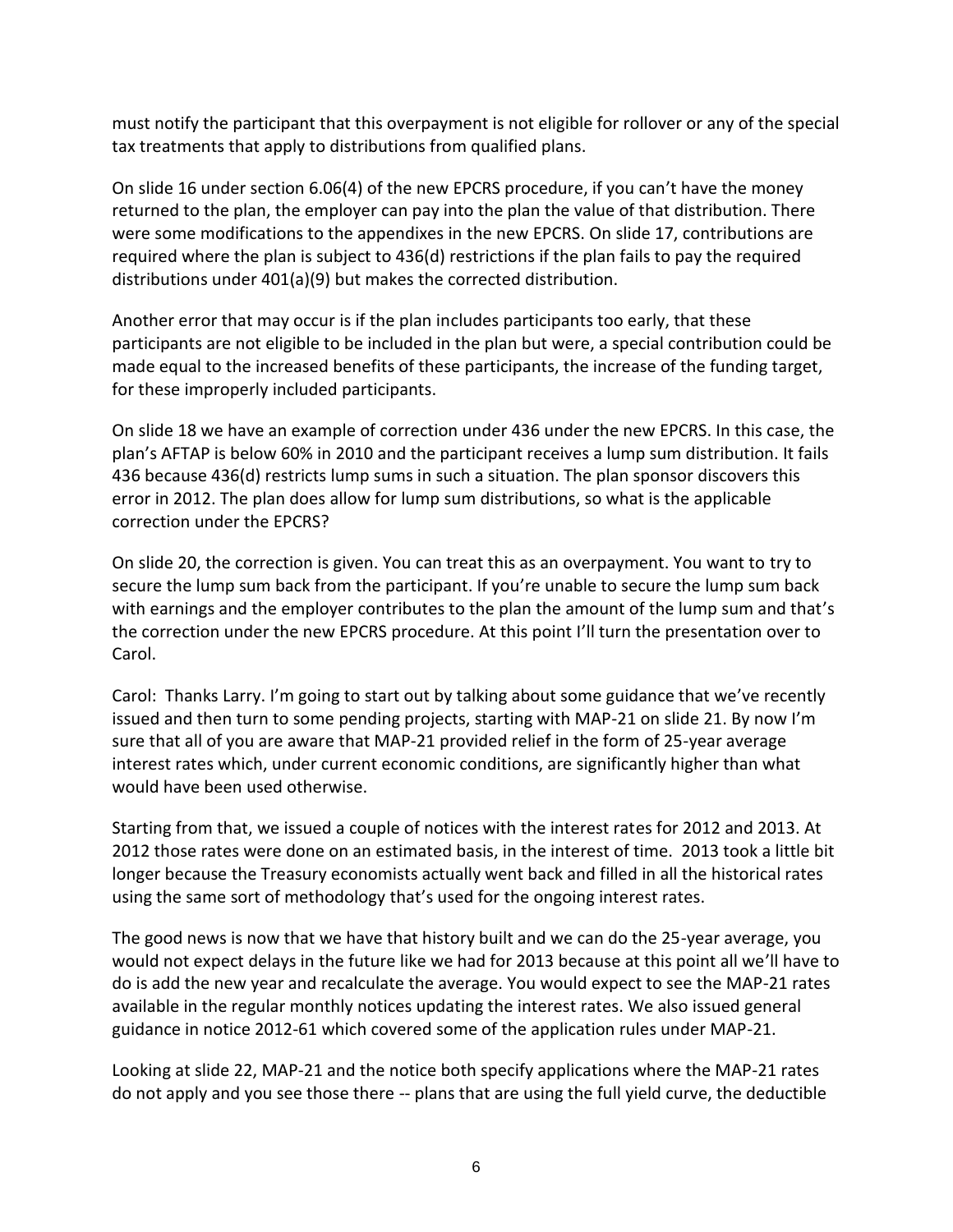limit under 404(o), minimum present value (lump sums for instance), excess assets for transfer under section 420, and then certain PBGC applications.

Moving on to slide 23, the way that the statue is set up is that if an application is not listed on that list of exclusions, then MAP-21 rates apply. People have been using the MAP-21 rates for minimum required contributions under 430, benefit restrictions under 436, and determining whether a qualified plan is in at-risk status so that they know whether or not they can fund the nonqualified plan.

Where this default structure does not work is where an application is addressed in the regulations and not directly from the statues. We are still awaiting guidance on whether or not MAP-21 rates apply when using the high-25 rules or the hybrid plan interest crediting rates.

Until guidance is issued, practitioners need to use reasonable interpretation. My understanding is that for the time being we're willing to accept MAP-21 or non-MAP-21 rates, either one, for these applications pending guidance.

Going on to slide 24, we've had a number of questions about how the transition rules work if a plan is applying MAP-21 for the 2012 plan year for 436 purposes. The key thing to remember is these transition rules really only apply if a pre-MAP-21 AFTAP had been certified before September 30, 2012. Basically what we did is we drew a line on September 30th saying that we've expected that anything done after that point was taken with full knowledge of MAP-21.

These transition rules would not affect, first of all, the presumption period, and it wouldn't affect the plan if the first AFTAP certified for 2012 is reflecting the MAP-21 rate and it doesn't affect any AFTAPs that were first certified after September 30th. If a plan does fall within the transition rules, the sponsor has a choice as to whether to apply MAP-21 retroactively or prospectively.

Of course this whole discussion is assuming that the plan sponsor is applying the MAP-21 rates for 2012, and they obviously have the option to defer those to 2013. Moving on to slide 25, if the plan sponsor decides to use the MAP-21 rates prospectively, that's the default. There's no specific election needed.

This runs through the same principles as the deemed immaterial change in our 436 regulations. That allows them to apply a change prospectively without worrying about, for the most part, about correcting distributions that were made prior to that date. One of the requirements for falling within the deemed immaterial change rules is the new AFTAP has to be recertified as soon as practicable.

In Notice 2012-61 we deem that to be as soon as practicable if it's recertified by 12-31-2012. That date, as the 09-30 date, applies regardless of the plan year. Those are based on when the guidance was issued, not the particular plan year.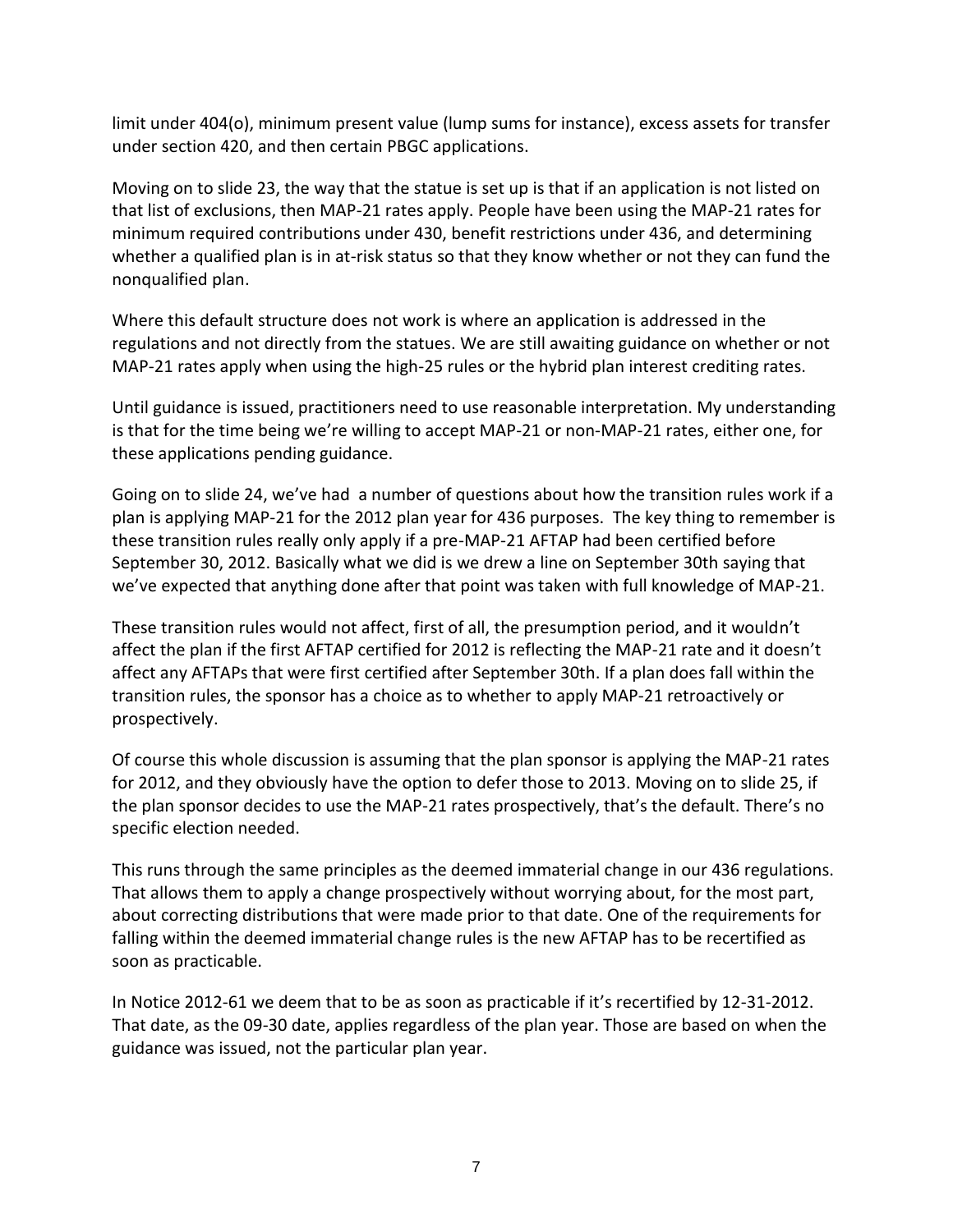I know some people have expressed concern that that deadline was too tight, the 12-31 deadline. Keep in mind that date only applies for situations in which the AFTAP for the plan was already certified, a valuation was done, and AFTAP was certified by September 30th -- so this gives three months to restate that liability based on the MAP-21 rates.

When we talk about the prospective application there are a couple caveats. One is, that under the notice the new rates would have to apply from the earlier of October 1 or the date that the MAP-21 certification is redone. If it is certified after October 1, then you may some retroactive corrections. Also the basic 436 regulations may require some retroactive corrections for unpredictable contingent event benefits or plan amendments that were restricted earlier in the year, but would be permitted under the new AFTAP.

Going on to slide 26, if the plan sponsor decides to apply MAP-21 retroactively, that does require an election. The retroactive application only goes back to the initial AFTAP certification. It does not affect the presumption period.

Moving on to slide 27 then, there are some limited abilities to make some changes for actions that were taken before that September 30, 2012 date. Plan sponsors can recapture reductions in funding balances and re-characterize 436 contributions, but not if that would cause any unpaid minimum required contributions or any new 436 restrictions. Slide 28 shows a summary of the deadlines for various elections associated with MAP-21. I will not go through each one of them, but most of them apply based on the form 5500 filing deadline.

An important thing to note is that the decision as to whether to make some of these elections may have to be made earlier if it's affecting things like 436 benefit restrictions and other elections that have earlier deadlines.

Going on to slide 29, another piece of guidance that was issued recently was the defined benefit list of required modifications. This is language that not only is designed to be used with the preapproved program, but it also provides a good resource for people that are designing individual plans as well. This language is posted on the IRS website. The best way to find it would be to just type in "list of required modifications" into the search box.

Moving on to slide 30 then, I wanted to talk about some of the projects that we're working on currently. Probably the next piece that you'll see from us is supplemental guidance on PRA 2010. This is the sequel to notice 2011-3, and covers some areas that weren't fully addressed earlier.

One thing to note is that we recognize that some of these rules have been in effect for several years now and that people have had to make decisions and make reasonable interpretations, so you can expect that this guidance will provide for a great deal of flexibility.

On slide 31, we talk about finalizing several proposed regulations. One is the final regs for section 430 that were issued in proposed form in April 2008. We're also working on finalizing the proposed bifurcation rules under 417(e)(3) that were issued about a year ago in February,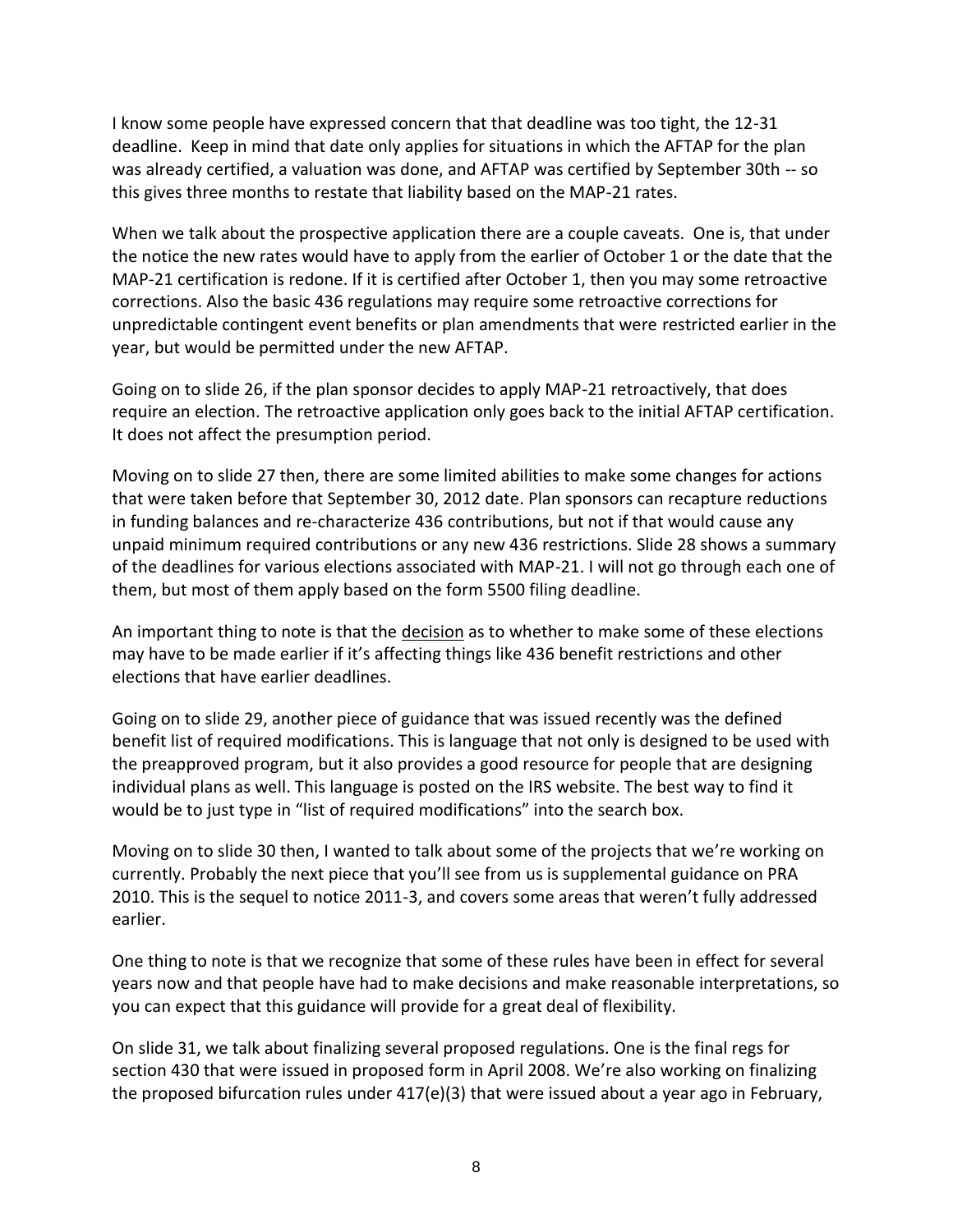and working on some of the QLAC regulations that were issued in proposed form at the same time.

Of course, one of the things that we spend a great deal of time on is working on the hybrid plan regulations. We understand how important those are to folks. We also understand how difficult the issues are so we want to make sure that we take the time we need to get it right.

Going on to slide 32, one of the ongoing projects is updating the Schedule SB. That has a fairly long lead time. In fact, I think we've just about finished the 2013 SB and getting ready to hand that over to the software providers so that they can do their programming. That will be released to the public early in 2014. We're already getting started on the 2014 SB, so are trying to keep ahead of that.

Another project that we have is the second round of proposed regulations on sections 430 and 436. This deals with a number of the difficult issues that we didn't tackle the first time around and also deals with some of the legislative changes that have occurred in the meantime. One of the things that you can expect to see in that project would be some additional guidance on plans with year-end valuations.

On slide 33 then, I show some other projects that are getting started now. One thing that I think people have been looking forward to is guidance on changes in funding methods. A big part of that is updating the revenue procedure dealing with automatic approvals. Revenue procedure 2000-40 has not been updated for the Pension Protection Act so in its current form it does not apply to plans that are subject to the section 430 minimum funding rule.

I know that people have been anxious to use that. We needed some time to see what kind of requests were coming in and what sort of things people needed to see and which things worked, which things wouldn't work for automatic approval. As we're updating that we're also going to be updating the procedure for requesting approval that's currently under Revenue Procedure 2000-41. Again that hasn't been updated so the information that's requested isn't always applicable when you're dealing with plans subject to section 430.

Last but not least on my list, there is a project to update the mortality tables. Notice 2008-85 provided the static mortality tables for use through 2013. Obviously we're getting to the end of that so people have been asking for an update and we're working on that currently. That ends my summary and I will turn it over to Mike.

Mike: Hello everyone. I want to start by looking at the new 2013 dollar limits. I'm not going to really go over these, but for those of you who don't have a little chart of these taped to your wall as I used to when I was in private practice, you might print this out and just tape it to the wall.

Notice we've had a few changes and a couple that did not. I'd like to talk about 415 and the 415 regulation specifically that were updated in 2007 and how they made some changes that I don't know that everyone caught. They're a little bit different in that it talks about limiting not only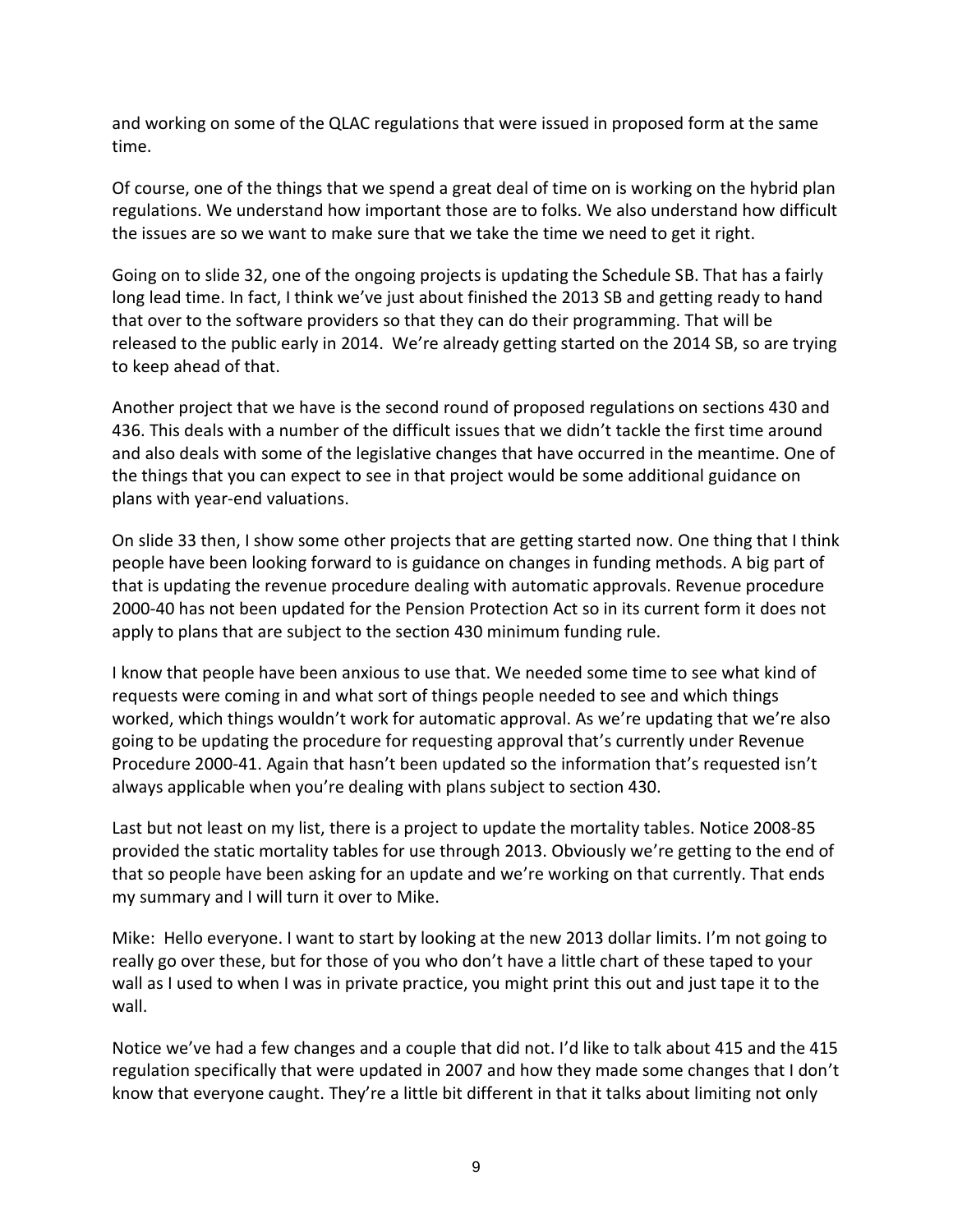the benefits that can be paid it has to preclude the possibility an annual benefit will be accrued as well.

In the past I think that there was a lot of thought that the 415 limit was something that only applied to benefits that were paid but in effect, the plan could accrue a benefit in excess of the amount that was paid and then there would be adjustments made to the 415 limit and then in effect the 415 limit would apply to the benefit in the end.

The thinking has been that that might, it actually probably would result in an impermissible forfeiture of benefit in that if you have actually accrued a benefit that cannot be paid, that that constitutes a problem. Slide 36, to talk about an example of a plan that needs to preclude the possibility that any annual benefit exceeding these limitations will be accrued or payable in any optional form of course that includes the not in the normal form.

Here's an example on page 37. Let's look at a 415 limit \$205,000, the dollar limit. The plan benefit calculated under the benefit formula prior to this application of 415 is \$400,000. Here the plan reduction factors to pay a benefit at age 62, 85% reduction for early commencement, and a 90% adjustment for 100% QJSA.

This is how quite frankly before the new regs came out a lot of people were doing this. Certainly I could say the regulations didn't make it crystal clear that this was not allowed although some people that felt for a long time that this was not the correct calculation.

What one would do in this case is you would take the \$400,000 times the adjustments and get \$306,000, not \$3 million as we have incorrectly in the slide with an extra zero, and then the plan would restrict the benefit to the dollar limit of \$205,000. In this case, after making the adjustment and then applying the 415 limit, the plan would still be able to pay \$205,000 at age 62 as a 100% QJSA.

Here we have exactly the same factors, same fact pattern but the accrued benefit is first limited to \$205,000. The QJSA table at age 62 is now the \$205,000 with the adjustments which brings us to \$156,825. It is important to note, however, that this adjustment for QJSA is only because the plan benefit in normal form was not the QJSA.

If the plan had provided that the normal form was an unreduced 100% QJSA, there would be no adjustment performed. I'd like to move on to talk about 415 and its application to hybrid plans. One particular plan design that I've seen and I'd like to back up and make a comment that because hybrid plans are defined benefit plans, they need to satisfy 415.

And 415 limits an annuity benefit and so the hybrid plans are going to need to specify how they satisfy section 415 on the basis of an annuity form of benefit and not on the basis of either the hypothetical allocations or the actual hypothetical account balance.

What I've seen is some plans try to construct a failsafe schedule to principal credits. Each principal credit is a lump sum at some point in time, they divide that by 10, take the present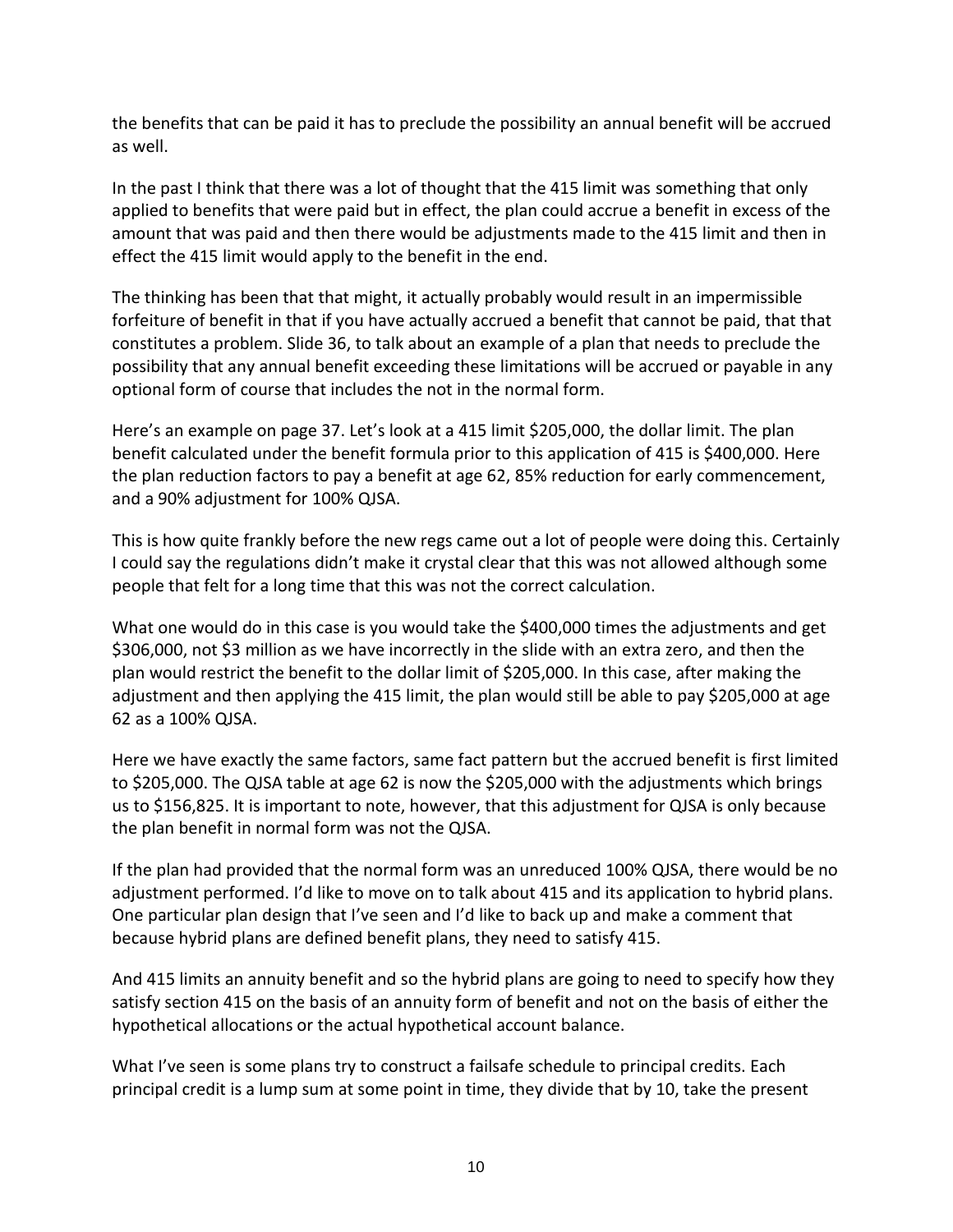value of that, let's say 65, 64, 63, 62 and then that's the schedule of principal credits that are allocated to people.

The thinking is well each year since the 415 dollar limit is phased in over 10 years, that in any one given year, nobody is receiving the present value in a lump sum form of more than onetenth of the 415 dollar limit. I'd like to make the point that I've changed some of the numbers here on this so when we repost the slides you'll see them.

I had somebody point out correctly to me that we had some incorrect numbers. I'm going to work with the numbers I have that you'll see in your slides. The 415 dollar limit assumed is \$205,000. We have no preretirement mortality and a preretirement interest discount of 5% and the age of 65 annuity conversion factor is 120.

The schedule has come up with the principal credit as you see here of \$46,821 at age 31 all the way up to \$246,000 at age 65. The error in this slide of course is its implying that the 415 limit at age 65 is \$246,000, not \$205,000. Again you'll see these fixed in the new slides that come out.

If someone were to indeed receive these principal credits from age 31 through 65 accumulating at 5% interest, it's going to accumulate to a hypothetical account balance of about \$8.4 million which is equivalent to an annual retirement benefit of about \$840,000. It says \$700,000 here but that would be actually the more correct number.

The issue is it's clearly not a safe harbor design with respect to section 415. One also needs to keep in mind that they may not fund for a benefit in excess of the 415 dollar limit. Let's talk about what it means to limit the accrued benefit of the 415 limit in a hybrid plan situation.

But does that mean that you somehow have to limit the hypothetical account balance? Remember it is merely a bookkeeping account. I think of it as if the benefit is calculated through the benefit formula as in the defined benefit plan where in my prior example, the benefit formula produces an annuity benefit of \$400,000 but 415 comes in and limits that.

Once the benefit formula, in this case the hypothetical account balance, comes up with a benefit payable to which 415 would apply, then 415 would be applied to that benefit. It does not mean that the hypothetical account balance must be reduced in the interim.

Let's look at what it means to have an accrued benefit in a hybrid plan because I hear more often than not at conferences people mentioning to me that their hybrid plan defines the accrued benefit simply as the hypothetical account balance and of course post PPA that's completely allowed. That's not quite true; 411(a)(13) if you look at it talks about how one may avoid whipsaw.

What it says is that under terms of the plan the present value of the accrued benefit is expressed as the balance of hypothetical account or current value of accumulated comp in a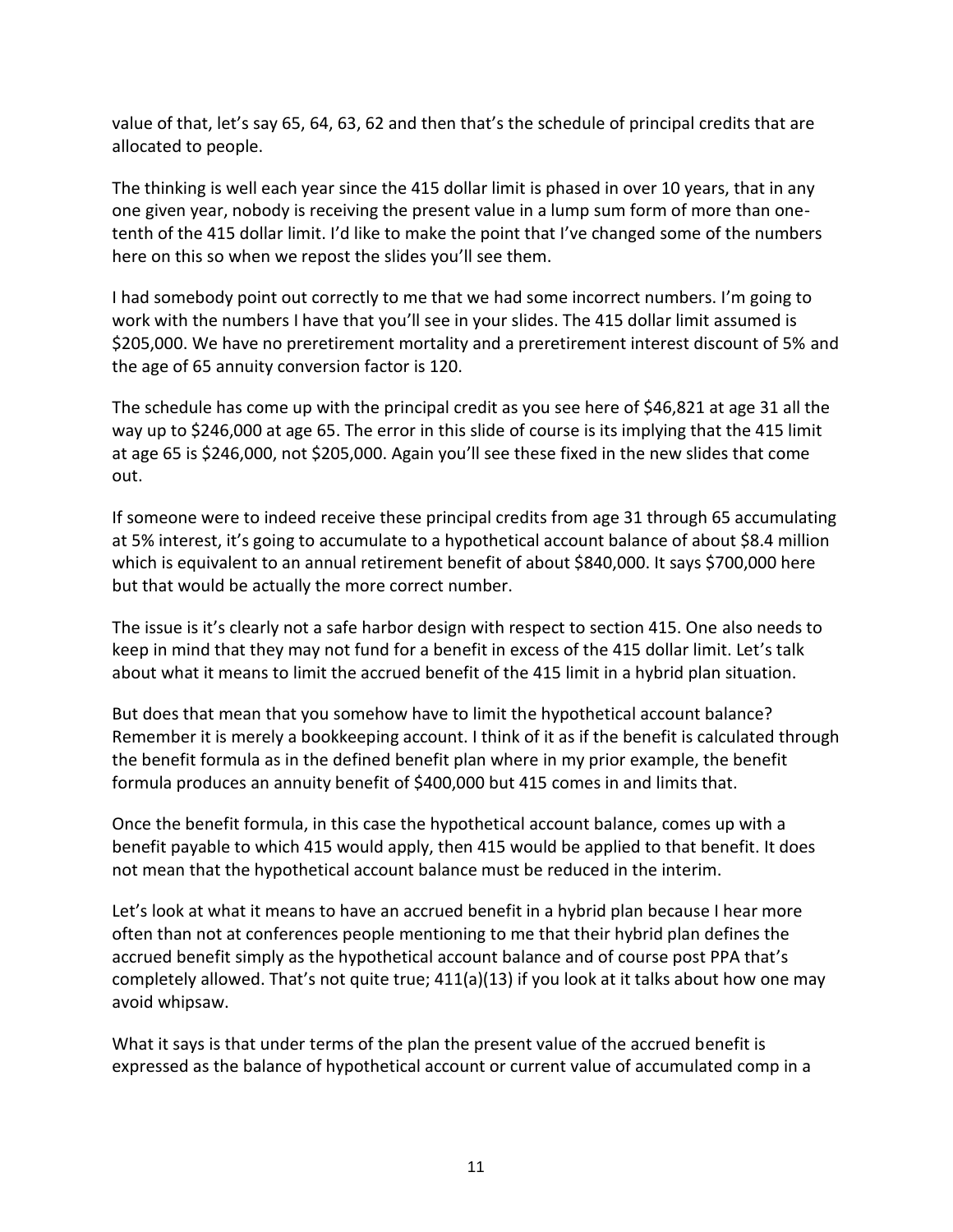PEP situation. 411(b)(5) talks about comparing benefits to similarly situated younger individuals.

In other words looking to see if the plan is age discriminatory for this purpose only, the accrued benefit may be expressed as an annuity, a hypothetical account balance or the current value of accumulated comp in a PEP. However, Code section 411(a)(7) if you like to cruise through the Code like I do, you will find that it says for the purposes of Code section 411, the term accrued benefit, in a defined benefit plan, is the accrued benefit determined under the plan.

And except as provided in  $(c)(3)$ , has to be expressed in the form of an annual benefit commencing at normal retirement age. If we look at (c)(3) we find that if the plan itself determines the accrued benefit as something other than an amount at an annual annuity commencing at normal retirement age, then the accrued benefit for section 411 will be actuarial equivalent of such a benefit.

What we're getting back to is 411(b)(5) says that for the purposes of age discrimination only, the plan may define the accrued benefit as the hypothetical account balance. For all other purposes under section 411 at least, the plan must have a definition, it must somehow come up with an annual benefit at normal retirement age that represents the accrued benefit.

If the plan doesn't normally define it as such, then 411(c)(3)(A)(i) tells you that the plan must convert the representation of the accrued benefit to an annual benefit commencing at normal retirement age. Again, people who think that the requirement that a hybrid plan provide an annuity as the accrued benefit; that that requirement has been removed through PPA, it's not completely correct.

It has been changed only for age discrimination purposes. That interestingly enough doesn't only apply to a hybrid that just talks about how a defined benefit plan may comply with age discrimination. Sections 411, 415, 416 and 417 all apply to an accrued benefit as described in 411(a)(7)(i).

As I just said, the hybrid plan needs to contain provisions describing how the hypothetical account is converted to an annual accrued benefit. Otherwise that accrued benefit will not be definitely determinable and we all know that definitely determinable in a defined benefit plan is very, very important.

I'm going to move to talk about offset cash balance plans. We've been seeing more and more of these. Offset plans were something that I saw in private practice 20 years ago off and on. The defined benefit plan provides the benefit as a normal defined benefit plan would be so many dollars per month at retirement.

With it will be paired generally a profit sharing plan. The profit sharing plan will accumulate benefits as normal but the defined benefit plan will have a provision saying that upon commencement of benefits that the benefits paid from the defined benefit plan are reduced by the actuarial equivalence of the benefits provided in the profit sharing plan.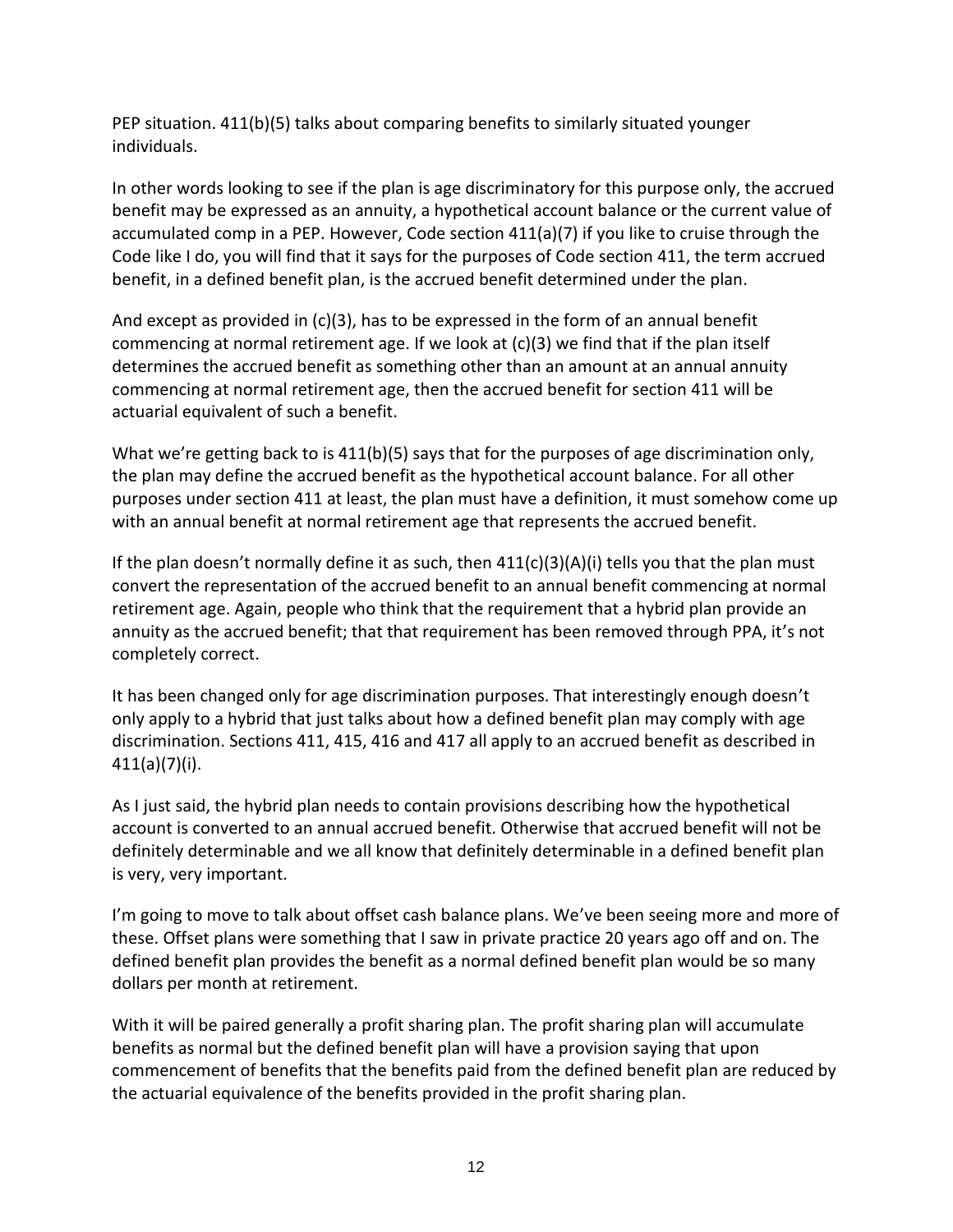This is provided in Revenue Ruling 76-259 which actually reverses the position I believe from 1969 whereby the IRS did not like the offsets but Revenue Ruling 76-259 came back and said we've reconsidered our position, they are allowed and it gives us some rules.

The defined benefit plan must provide the basis with which the offset will be determined otherwise you're going to have a problem with definitely determinable benefits if that conversion is left solely to the discretion of the employer at any given point in time.

Also the defined benefit plan must specify when the determination is made. This has to be in a manner again which precludes employer discretion which would also give us a definitely determinable problem. The offset to the defined benefit plan benefit may only be done on the basis of the vested portion of the profit sharing account balance, because it wouldn't be right to offset the entire defined or part of the defined benefit plan balance by the entire profit sharing account if that entire profit sharing account is not actually payable to the participant. We got a couple examples here and we've been seeing these more.

This is a new design issue and we've seen them on the slide 50 that I call Incorrect offset design. We have been seeing more of these than we'd like. The concept here is that you have a cash balance plan and it says that the principal credits, the amount credited each year as a principal credit, is for example here 10% of compensation but reduced by the employer discretionary allocation of the profit sharing plan for the same year, of course not below zero.

The design that we're seeing is generally graduated or paid credits or just people in different groups within the cash balance plan where the non-highly compensated people are getting a very small principal credit and a large enough profit sharing discretionary contribution that when you subtract the profit sharing plan contribution from the principal credit, they are receiving actually no principal credit whatsoever in the cash balance plan.

The only person in the cash balance plan who is receiving any principal credit is generally the highly compensated employees or the owners. This type of benefit design however is not allowed because Revenue Ruling 76-259 provides that the offsetting accrued benefit has to be related to the account balance, not the annual allocation in DC plan.

If you think about how this would work over time, even a very small amount of money in a profit sharing plan that is credited with earnings will grow to be greater than zero and such that if you use that to offset what's in the cash balance plan, at least the cash balance plan if the person has received actual principal credits, is going to have a real benefit to be offset by something in the profit sharing plan.

Whereas if the entire principal credit is offset each year by the profit sharing allocation, then when it comes time to offset there is actually no benefit in the cash balance plan to be offset. Let's look at how it should work … slide 51. Cash balance plan distinctly provides the definition of principal credits as 10% of compensation.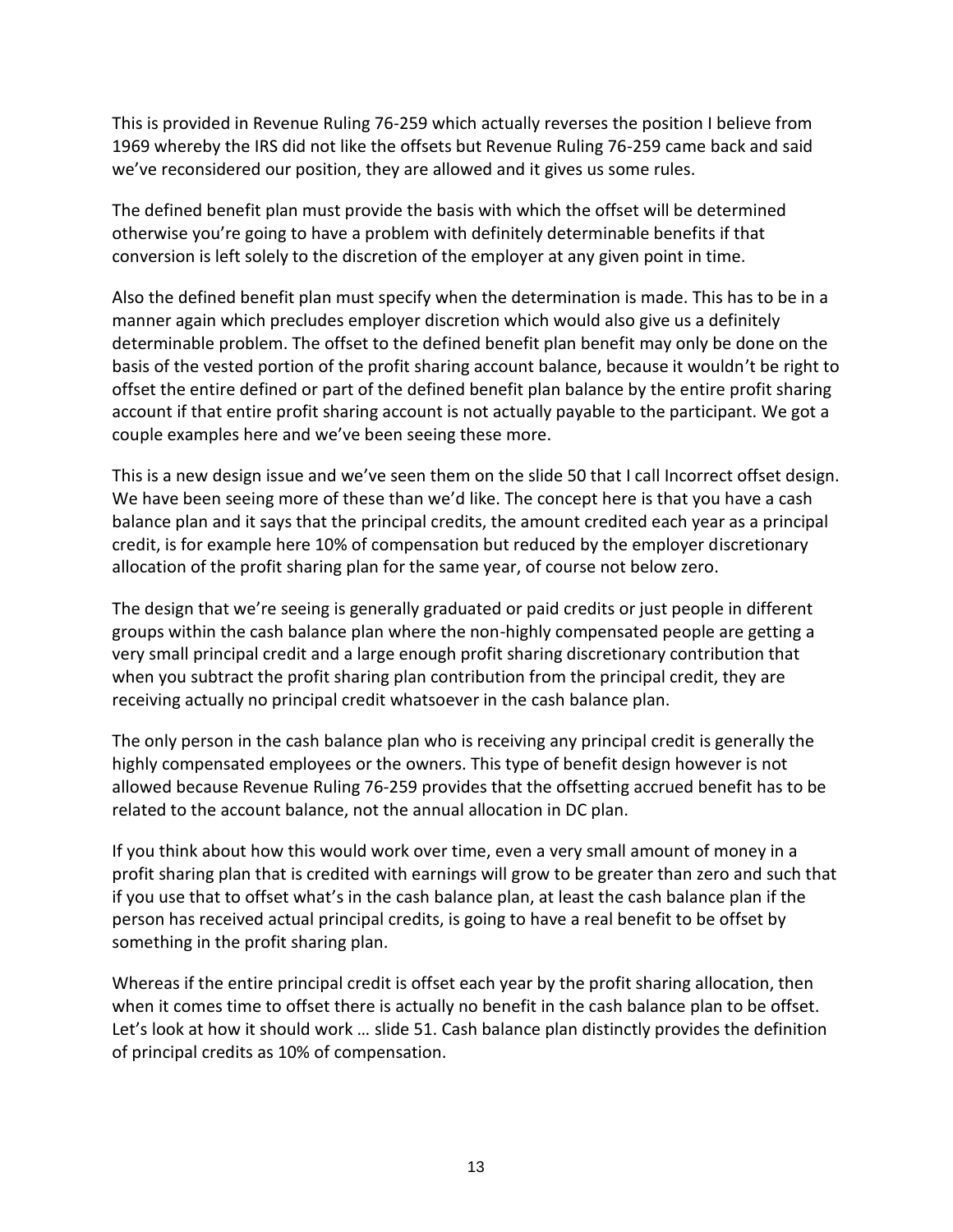However, the annuity benefit payable is the annuitized value of the cash balance account less the actuarially equivalent annuity based on the vested account balance of the profit sharing plan equivalent to the discretionary employer contributions. Of course you may not offset in any offset design, you may not offset the defined benefit by any employee contributions such as 401(k) deferrals.

This is the way it should be done. I've had some people say well can't we just offset the cash balance account by the accumulated profit sharing account? I would say there is a very, very specialized situation in which the math works out exactly right and that can be done but again it's a phone forum and we don't have a lot of time to get into that so I'm not going to go over that.

I think sufficed to say that that's not generally the case. If I were designing an offset cash balance plan, I would definitely look at my offsets as described on slide 51. With that, I believe I could turn it back over to Larry Heberle. He's going to talk about some multiemployer reports. Larry?

Larry: Thank you Mike. That was very interesting. One of the fascinating things about the pension field is you have something like Revenue Ruling 76-259. That's a very, very old revenue ruling and yet it's very pertinent to practice in the world today. Thank you. That was interesting.

Okay well in the time that remains I think I'd like to address some recent reports that have been issued to Congress regarding the multiemployer plans and the specialized world of multiemployer defined benefit plans. It's a bit of a specialized field, but it's not an insignificant portion of the pension field at all as the reports that I'll describe in greater detail discuss.

There are approximately 1,500 multiemployer plans in America and they cover approximately 10 million participants. These are a rather significant portion of the pension security for America. All right then on to slide 52, the multiemployer reports. In January of this year the PBGC issued three reports to Congress regarding the multiemployer insurance program.

The colloquial terms that are given to these three reports are first of all the free agency report. Secondly, the five year report and thirdly the annual exposure report and that's how I'll refer to them as I discuss them. The reports may help Congress as they address future challenges for the multiemployer statement of the pension world as we go forward.

On to slide 53 to discuss the first of these reports, the three agency report. A little bit of background here. Under PPA there were I'm sure most of you are quite aware very significant changes to the single employer funding regime under PPA versus the ERISA regime that we had prior to PPA.

In the multiemployer role it's not quite that way. The changes to multiemployer funding rules were much less dramatic than were the changes PPA made for the single employer plans. Nonetheless, PPA did make some changes to the multiemployer world.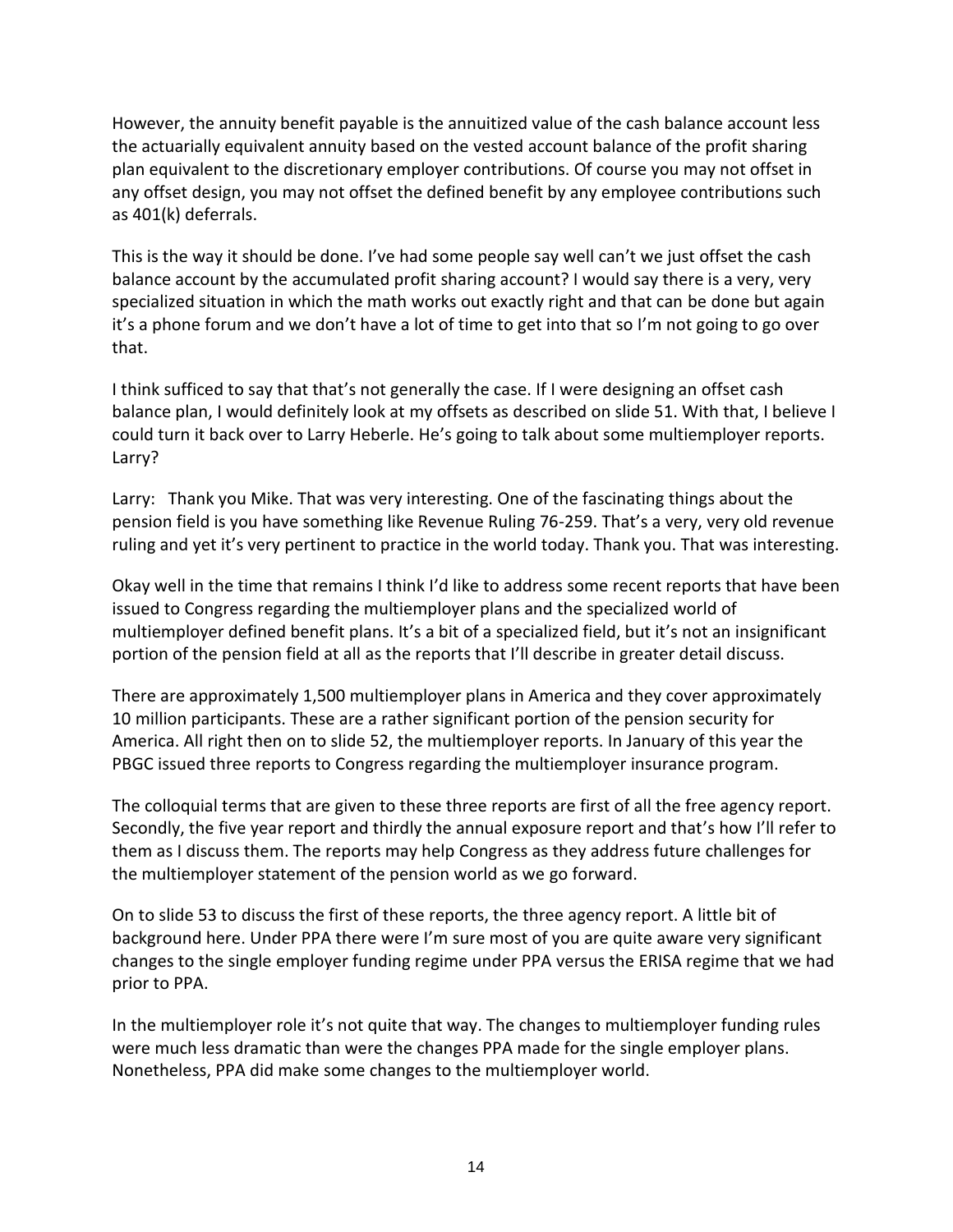As a bit of a background, under Code sections 431, 432 we have the zone certifications that are required for multiemployer plans. The actuary is to value the plan and then certify the zone status each year. A green zone status means the plan is well funded. That's a good thing. A yellow zone status is endangered meaning that the plan is endangered. It's not as well funded as we would like.

Then a red zone status is critical. These are the plans that are most susceptible to insolvency, most susceptible to necessitating PBGC involvement and the liability to the agency of the government. That's a bit of the background.

Under section PPA 221(a), Congress after making these rules, these zone certifications, the Code section 431, 432 rules, told the PBGC and the Department of Labor and the Treasury of which the IRS is part, those three agencies: PBGC, Department of Labor and Treasury, "well study the effects of these changes, these PPA changes on multiemployer plans and report back to us."

That was the charge that Congress gave in section 221(a). The agencies undertook the responsibility and prepared the report. What's striking is in the report is the effect that the market crash of 2008 had on multiemployer plans. At the beginning of 2008, virtually all multiemployer plans used the beginning of the year valuation.

At the beginning of the 2008 plan year for multiemployer plans, 77% of plans were certified to be in the green status meaning they were well funded, they had enough funds to pay benefits, they were chugging along just fine. After the market crash of 2008, that is when we look at the zone certifications beginning in 2009 for the same plans, only 32% of the plans were certified to be in the green zone status.

The rest were either yellow or red, endangered or critical so a dramatic effect of the market crash on the funding status of these multiemployer plans. With the PPA options and the funding relief that came under WRERA and PRA 2010, the funding status of multiemployer plans is gradually improving.

By 2011, 60% of the multiemployer plans are reporting a green or comfortable funding status, but there's serious challenges that remain. The report, the three agency report to Congress, does not make any policy recommendations per se. It more or less outlines the status of multiemployer plans, has a lot of statistics, a lot of information, but it doesn't make any specific policy recommendations to Congress.

It does note that even though 60% of the plans in 2011 may be certified as green, there are challenges that remain because a lump-some of that 60% really reflects the funding relief that came in PRA 2010 and WRERA and so on. If we simply went back to the PPA regime and we didn't have this funding relief, we wouldn't have 60% of the plans reporting a green status. It may be a little rosier picture than the reality would suggest.